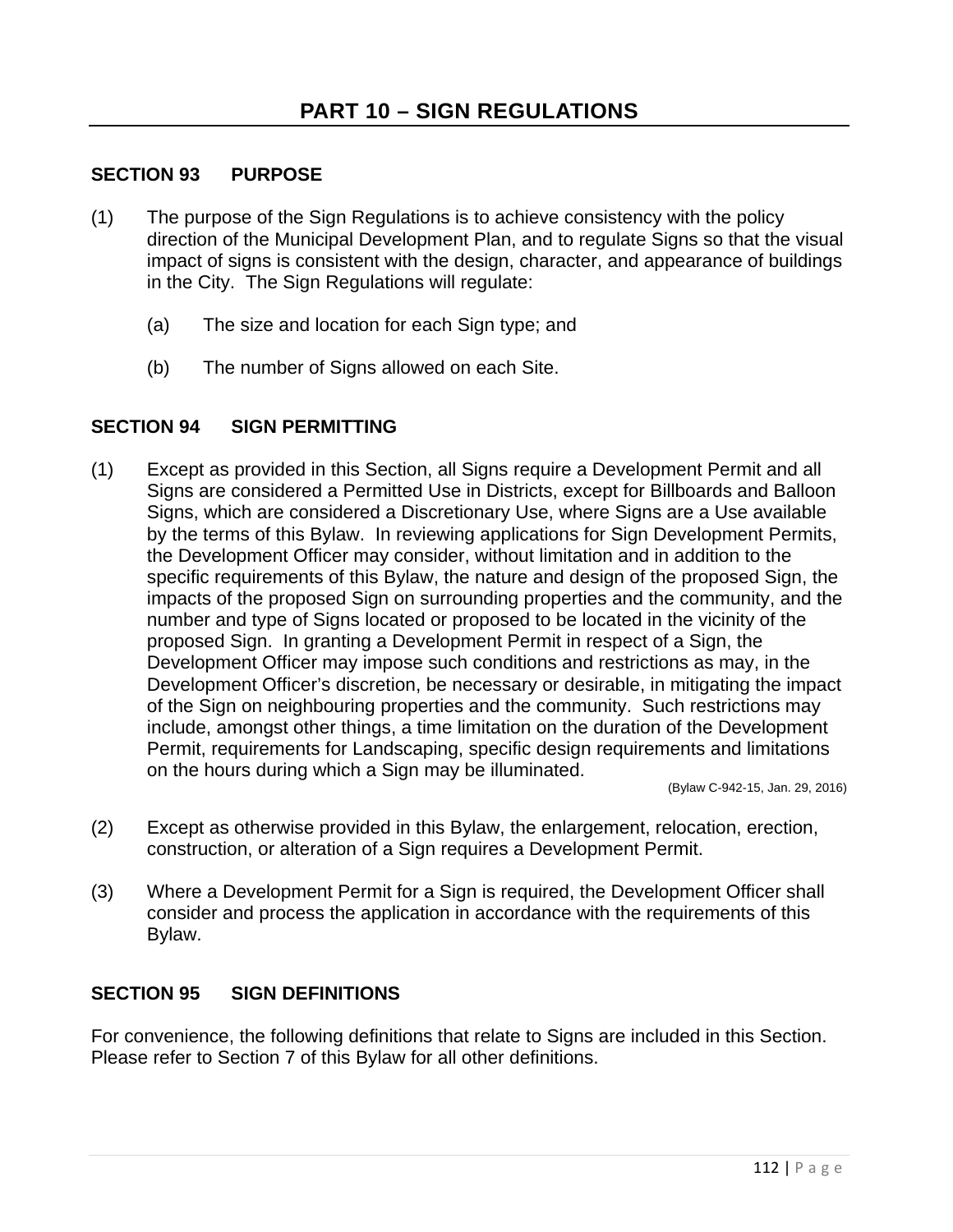### A-BOARD SIGN

A Temporary Sign that is A-shaped and is set upon the ground. An A-Board Sign has no external supporting structure, and is generally less than  $0.3$  m<sup>2</sup> in total size. A-Board Signs are also known as sandwich board signs.



### ADVERTISING SIGN

A Sign which refers to the goods or services produced, offered for sale, or obtainable at the premises on which the Sign is displayed.

### ANIMATED SIGN

A Sign that uses movement or change of lighting to depict action or create special effects or a pictorial scene but does not include a clock.

#### AUXILIARY SIGN

A Sign of any type which is attached to the face, copy, backing, lighting, or supporting structure of any Sign.

### AWNING OR CANOPY SIGN

A Permanent Sign attached to or constructed in or on the face of an awning or canopy but does not include an Under Canopy Sign.



## BACK-LIT SIGN

Any Sign type that is illuminated from the rear of the Sign face.

## BALLOON SIGN

An inflated, three dimensional, stationary device that is affixed or anchored to the ground or a structure. A Balloon Sign is a Temporary Sign. (Bylaw C-981-16, Jan. 25, 2017)

### BANNER

A Temporary Sign of lightweight, flexible fabric or material mounted to a pole, structure or Building and does not include national, provincial or municipal flags.

#### BILLBOARD SIGN

A Permanent Sign that contains only Third Party Advertising.

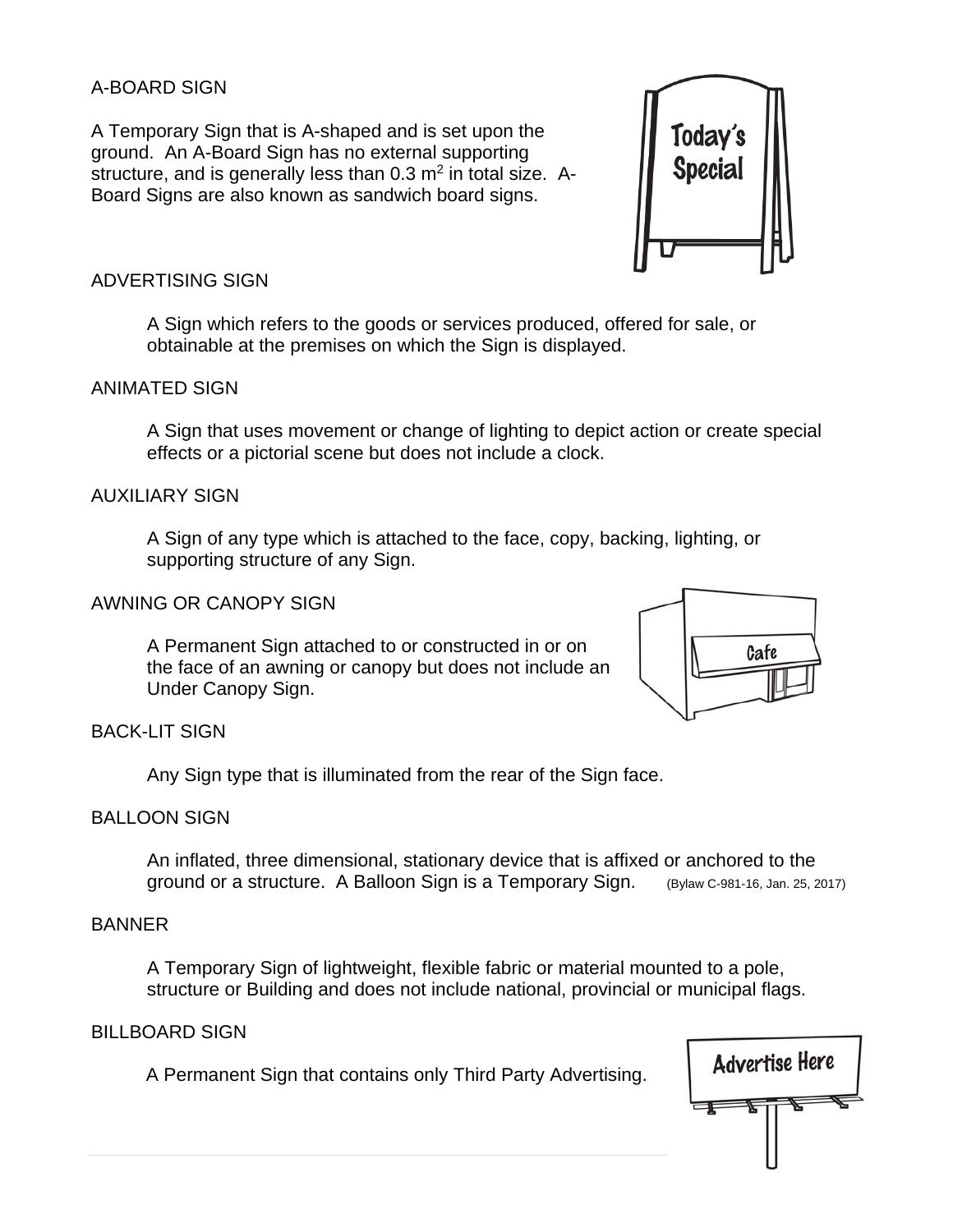### CHANGEABLE MESSAGE SIGN

Any sign type that has a changeable message whether the message is changed by electronic or other means.

#### CONSTRUCTION SITE SIGN

A Temporary Sign erected by an individual or a firm on the premises undergoing construction, for which the Sign user is advertising or furnishing such item as labour, service, materials, or financing.

#### CONTINUOUS SIGN BAND SIGN

A Fascia Sign containing Copy for two or more tenants or occupants, and all the Sign panels appear to be continuous and not physically separate from each other.

### **COPY**

Any image, message or other representation displayed on a Sign.

### DEVELOPMENT MARKETING SIGNS

A Temporary Sign for the purpose of promoting neighbourhoods, shopping centres, or industrial parks under development.

#### DIRECTIONAL SIGN

A Sign which:

- (a) Directs the public to or denotes the name of any Street, route, educational institution, public building, or historical site;
- (b) Directs or regulates traffic;
- (c) Denotes any public or transportation facility; or
- (d) Is located on a Site which gives direction to a private premise or its vehicular use area.

### DIGITAL COPY

Copy changed remotely by electronic means.

### ENFORCEMENT OFFICER

Any person designated by Council or the Chief Administrative Officer to enforce the Sign Regulations of this Bylaw.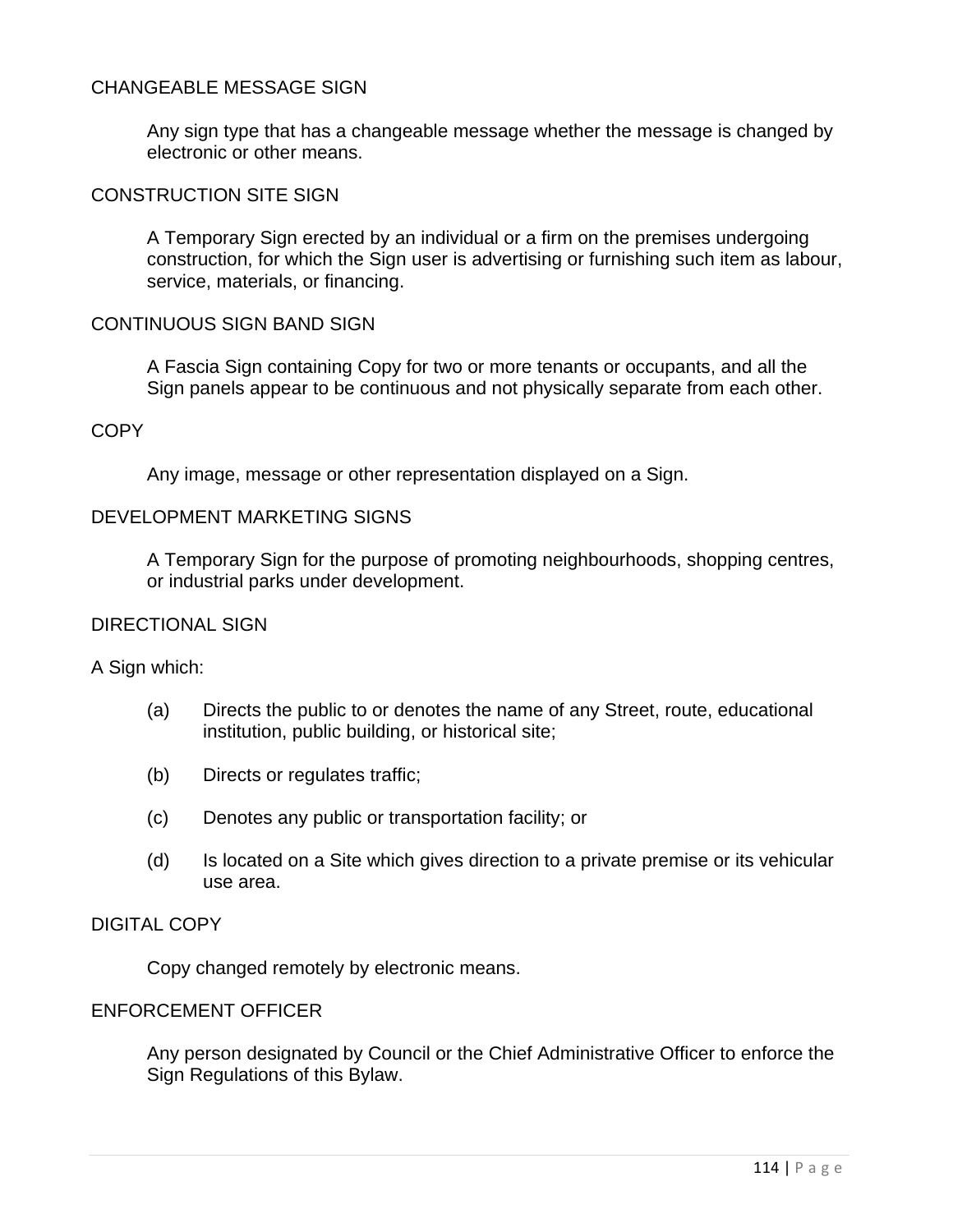## EXTERNAL SIGN

Any Sign that is placed outside of a Building.

### FASCIA SIGN

A permanent Sign constructed of rigid and durable material attached flush to, or marked, painted or inscribed on a vertical surface of a principal Building, but does not include a Billboard Sign or a Mural. (Bylaw C-900-15, Feb. 23, 2015) (Bylaw C-1057-18, March 18, 2019)



### FEATHER SIGN

 A wind activated feather, blade or teardrop shaped sign of flexible and durable material attached to a support pole that is normally inserted into a receptacle in the ground. A Feather Sign is a temporary sign.

(Bylaw C-1057-18, March 18, 2019)

### FENCE SIGN

A Temporary or Permanent Sign attached to a fence.

### FLASHING SIGN

A Sign which contains an intermittent or flashing light source but does not include an electronic Changeable Message Sign;

#### FREESTANDING SIGN

A Permanent Sign that is supported independently of a Building wall or structure but does not include a Temporary Sign. Freestanding Signs do not include Billboard Signs.

#### HANGING SIGN

A Sign suspended from a structure which may include a canopy and an arch.

#### IDENTIFICATION SIGN

A Sign which identifies by name or symbol the occupant, the business, or the Site on which the Sign is placed.

#### ILLUMINATION

The lighting of any Sign by artificial means.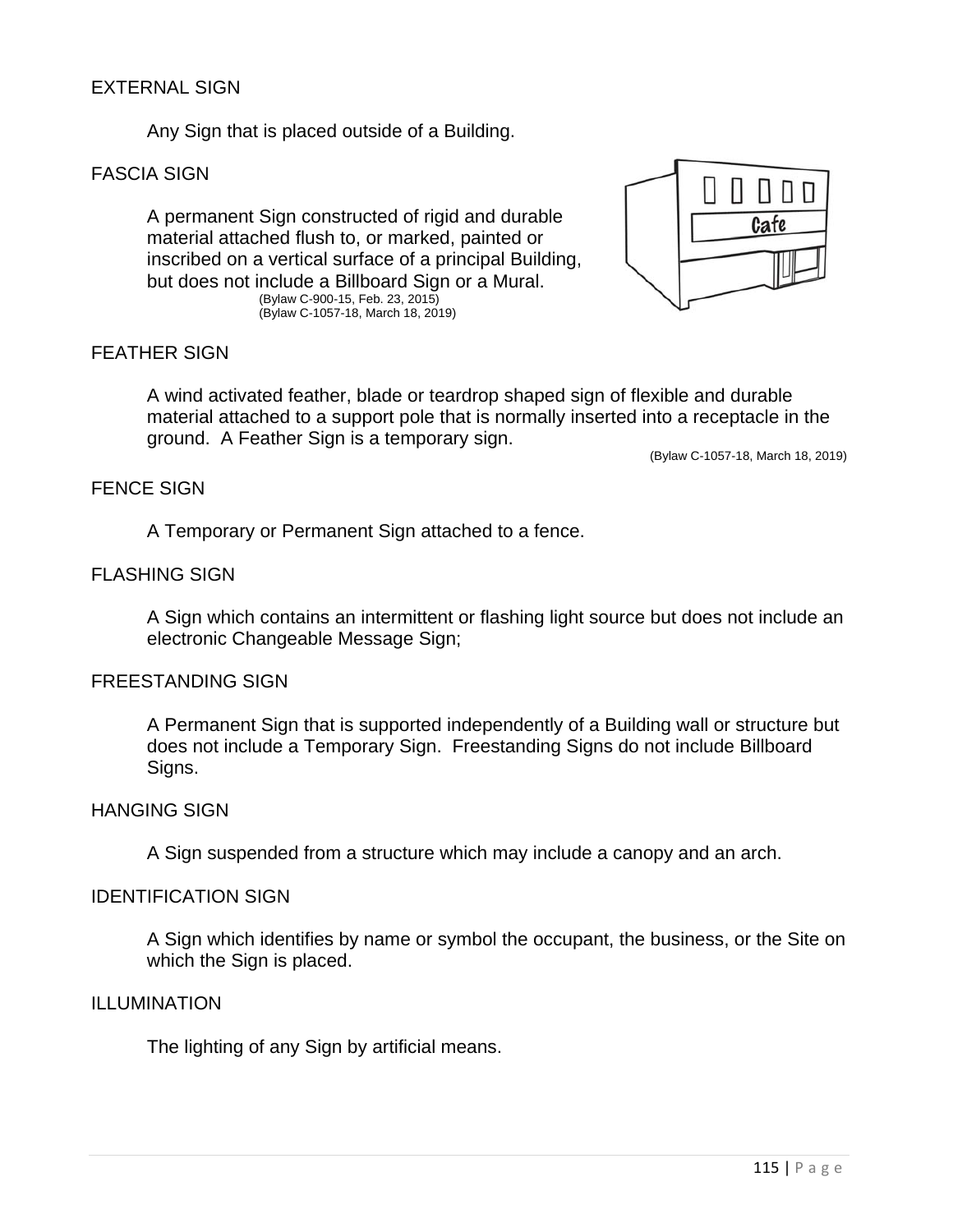## INDIVIDUAL LETTER SIGN

A Sign that is made up of individual letters that are affixed to a surface which functions as the Sign Board.

#### MURAL

A Sign that is painted or sculpted onto a Building wall and considered artistic rather than advertising and does not contain any Product Advertising.

#### MULTI-TENANT SIGN

A Sign containing Copy for two or more tenants or occupants located on the same non-residential Site or in the same non-residential Building.

### NEIGHBOURHOOD IDENTIFICATION SIGN

A Sign which states the name of a community area and may contain a logo or symbol which is related to the community name.

#### **OWNER**

Means one or more of the following:

(a) The owner of the Sign and any person who is described on the Sign;

- (b) The person whose name, address or telephone number appears on the Sign;
- (c) The person who created the Sign;
- (d) The person who installed the Sign;
- (e) The person who is in lawful control of the Sign; or







Grande Ma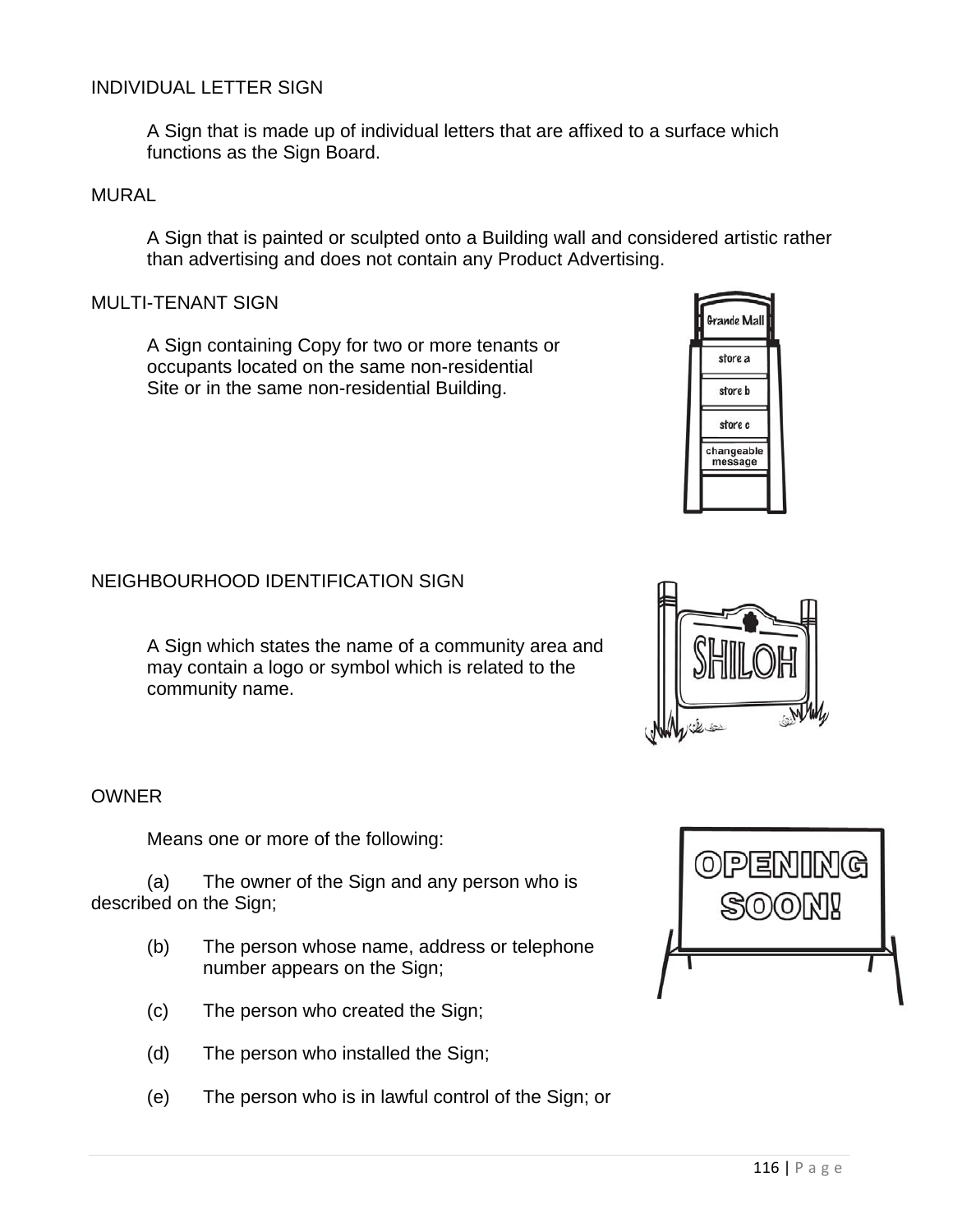(f) The person who is the subject of or otherwise benefits from the message of the Sign.

For the purposes of this Bylaw there may be more than one owner of the Sign.

### PERMANENT SIGN

Any Sign that is anchored to a footing extending below grade or affixed to, or painted on, a Building or other structure. A Permanent Sign may include changeable Copy.

### PAINTED WALL SIGN

A Sign which is painted directly upon any outside surface of a Building or other integral part of a Building and may contain product advertising.

#### PORTABLE SIGN

Any Sign not permanently attached to the ground or other permanent structure, or a Sign designed to be transported, including but not limited to Signs designed to be moved on wheels, balloons, and inflatable devices used as Signs. A Portable Sign is a Temporary Sign.

### PRODUCT ADVERTISING

A logo, symbol, message, or a product facsimile placed upon any External Sign, as defined in this Bylaw, where a specific product is advertised for sale.

#### PROJECTING SIGN

A Sign which projects from a structure or a Building face but does not include a Canopy Sign or an Awning Sign.

### REAL ESTATE SIGN

A Temporary Sign advertising real estate that is for sale, lease, or rent.

#### ROOF SIGN

A Sign which projects above the top eaves or is erected upon a roof of a Building to which the Sign is attached.

### ROTATING SIGN

A Sign or portion of a Sign which moves in a revolving manner but does not include a clock.

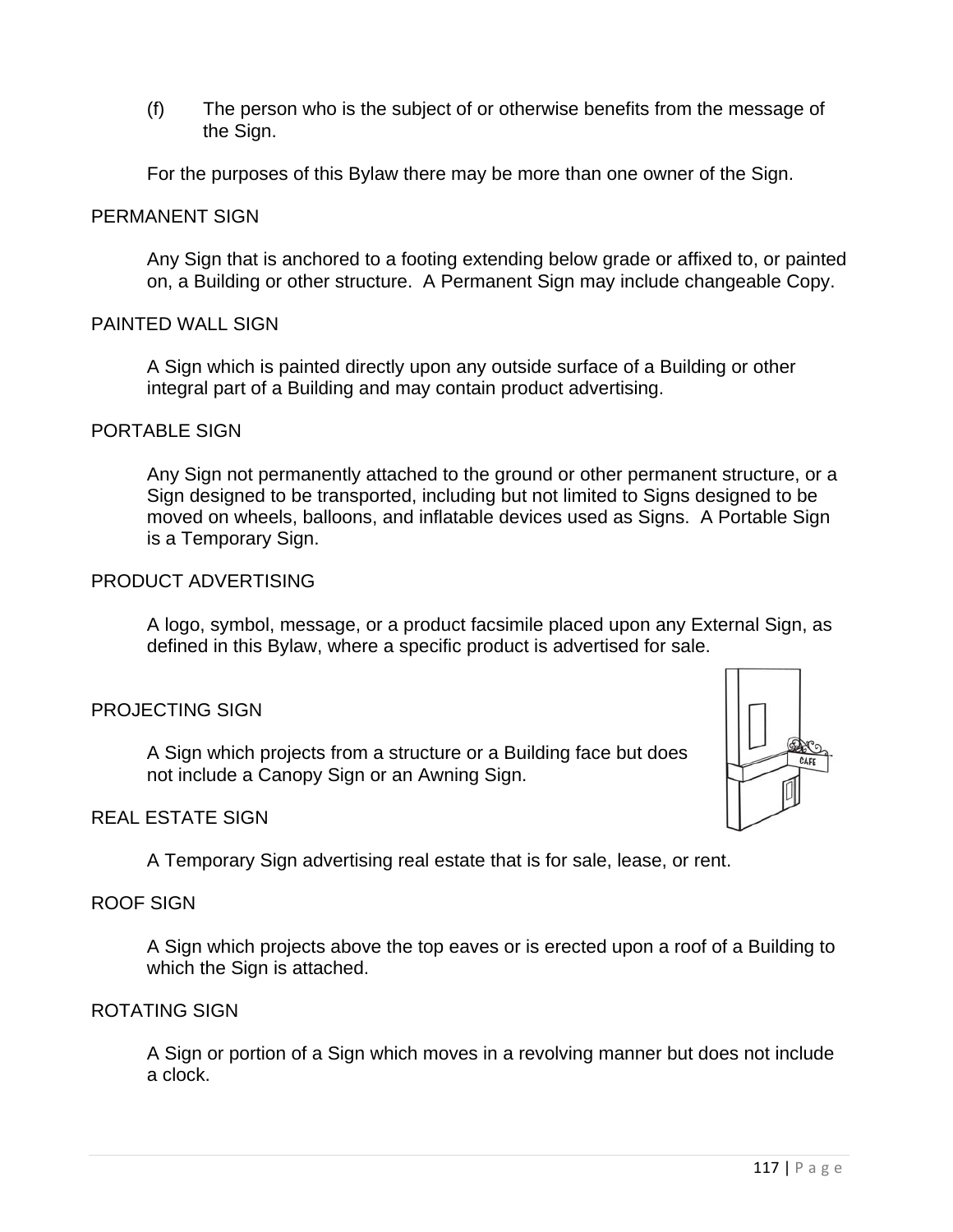### **SIGN**

A device, structure, or fixture intended for advertising or calling attention to any person, matter, object, or event.

#### SIGN AREA

The entire area of a Sign, measured to the outer perimeter of the Sign, but does not include the supports, where applicable.

#### SIGN HEIGHT

The vertical distance measured from the finished ground surface directly under the Sign to the highest point of the Sign.

#### **STRUCTURE**

Any Building, platform, shed, trailer, shelter, wall, Fence, sound attenuation wall, bridge, pedestrian overpass, tree, traffic control device, fire hydrant, utility pole, or light standard.

#### TEMPORARY SIGN

A Sign which is not in a permanently installed or affixed position, advertising a location, product, event, or activity on a limited time basis.

#### THIRD PARTY ADVERTISING SIGN

A Sign to which Advertising Copy is pasted, glued, painted or otherwise fastened for its periodic replacement, if desired, and includes poster panels and painted bulletins. Such advertising does not apply to the premises or any use on the premises where the Sign is displayed or posted and does not include Copy that includes sponsorships when sign is associated with a publically owned or operated Building, facility or Development.

(Bylaw C-1057-18, March 18, 2019)

# UNDER CANOPY SIGN

A Permanent Sign which is suspended beneath a canopy.

## UNSIGHTLY SIGN

Any Permanent Sign or Temporary Sign or part thereof or its location, which is characterized by visual evidence of the Sign having been defaced in any manner, or of a lack of maintenance and upkeep, or by the accumulation of any rubbish, refuse, scraps of paper, garbage or any other type of waste material.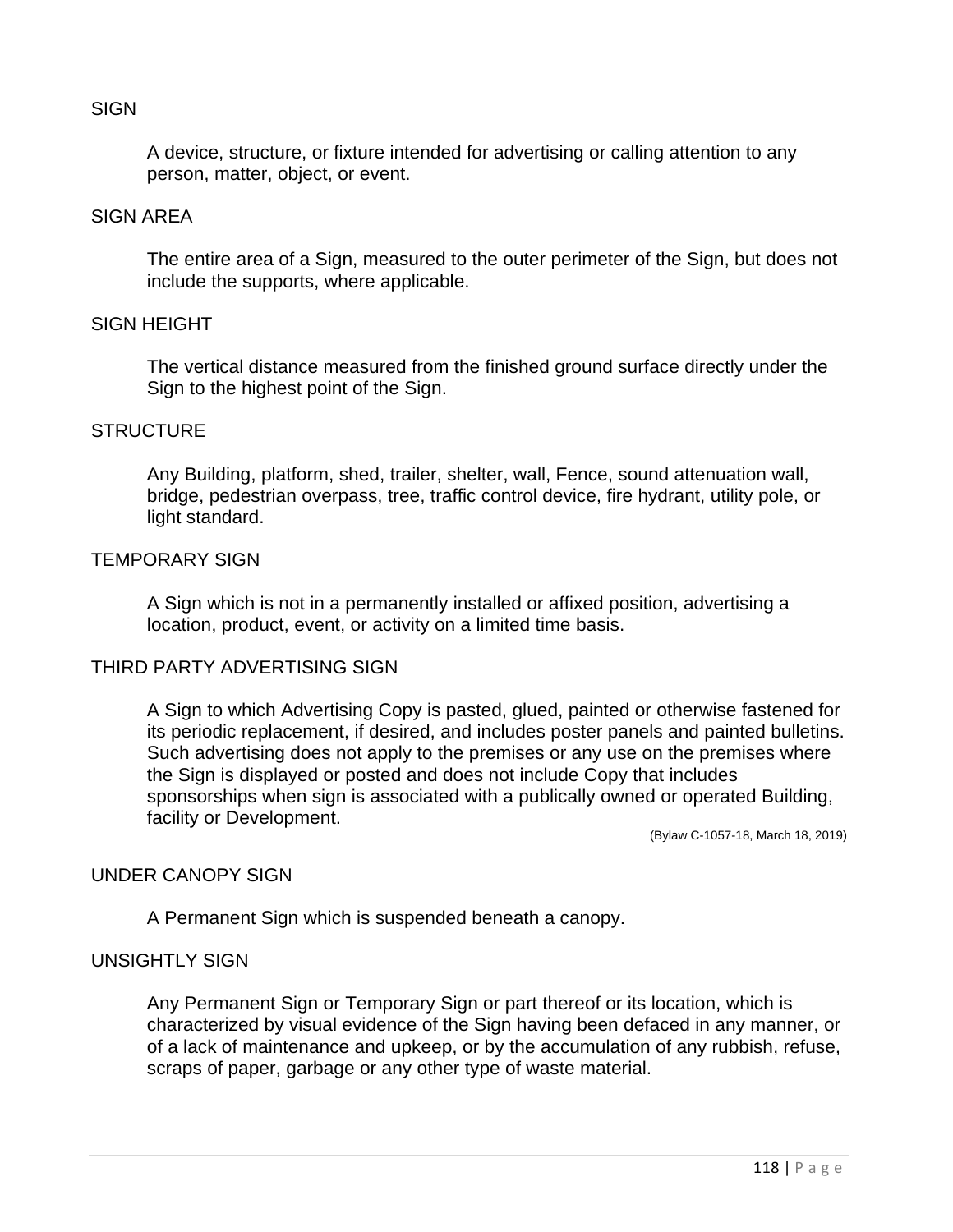## VEHICLE SIGN

A Sign or Signs attached to or painted on vehicles and trailers parked and visible from a public right-of-way and whose primary purpose is advertising unless said vehicles are used in the normal day-to-day operation of a business. Vehicle Signs do not include signs placed in the windows of vehicles for the purpose of the sale of that vehicle or to direct traffic to a nearby garage sale. (Bylaw C-981-16, Jan. 25, 2017)

### WINDOW SIGN

A Sign that is painted on, attached to, or installed inside a window for the purpose of being viewed from outside the premises.

### **SECTION 96 SIGNS NOT REQUIRING A DEVELOPMENT PERMIT**

- (1) Unless otherwise provided, Development Permits are not required for the Signs identified in this Section of the Bylaw. Such Signs shall otherwise comply with the provisions of this Bylaw and must be carried out or performed in accordance with all other applicable legislation, regulations and bylaws.
- (2) Election candidate Signs displayed by or on behalf of a candidate participating in any federal, provincial or municipal election, provided such signs are displayed no earlier than noon on a nomination day/election writ day, and removed within 5 days after the election.
- (3) Signs, notices, placards, flags, Banner Signs, or bulletins displayed:
	- (a) Pursuant to the provisions of federal, provincial or municipal legislation;
	- (b) By or on behalf of the federal, provincial or municipal government;
	- (c) On behalf of a department, a commission, a board, a committee, or an official of the federal, provincial or municipal government;
	- (d) One Sign per public entrance displaying the name or address of a Building when it is sculptured or formed out of or in the fabric of the Building face and is not illuminated;
	- (e) Freestanding Signs or Fascia Signs not exceeding 0.1 m² in area, measured to the outside edges of the Copy area, for the guidance, warning or restraint of persons;
	- (f) On private property for a maximum of twenty-one consecutive days, for the purpose of advertising a business that is performing work on-site, provided that the total Sign Area does not exceed  $6.0$  m<sup>2</sup>, or  $0.4$  m<sup>2</sup> for a residential site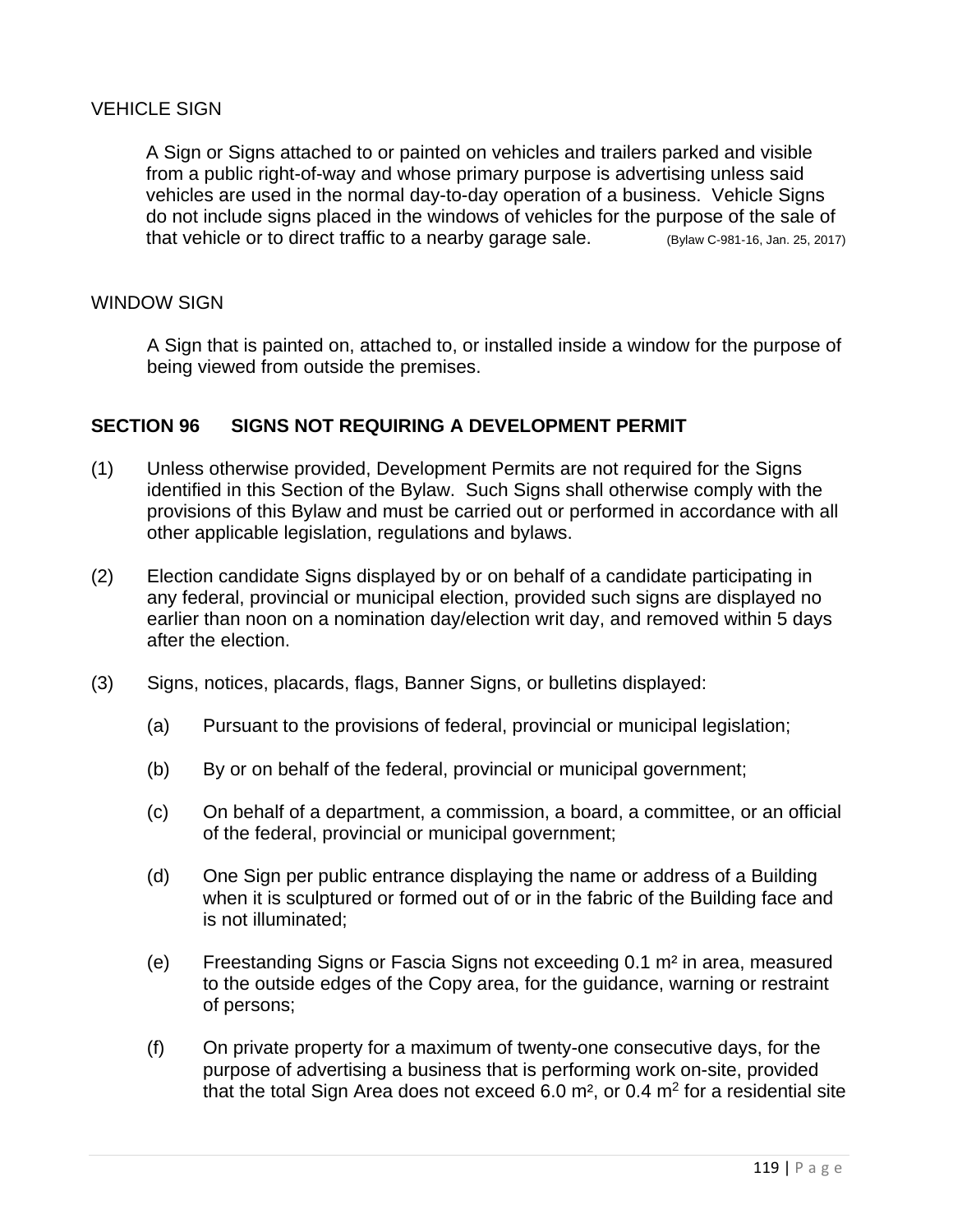with one or two dwellings on said site. For this purpose, one Sign is permitted on a Site; (Bylaw C-900-15, Feb. 23, 2015)

- (g) A non-illuminated Fascia Sign attached to a residential Dwelling or Accessory Buildings and stating no more than the name of the Building or the name of the persons occupying the Building or both, provided that the total Sign Area does not exceed 0.4 m²;
- (h) One Fascia Sign, which is attached to a non-residential Building, does not exceed 0.85 m² and states no more than the following:
	- (i) The name or address of the Building;
	- (ii) The name of the person, institution or business occupying the Building; and
	- (iii) The type of business carried on in the Building.
- (i) A combination of numbers and letters for the purpose of street addressing where together the total Sign Area is less than 1.0 m<sup>2</sup>;
- (j) Signs located within a window intended to be viewed from outside the Building, which in the C1 – City Centre Commercial District and the C4 – Integrated Mixed Use District shall not obscure more than 25% of the window;
- (k) A non-illuminated Under-Canopy sign, provided that:
	- (i) The total Sign Area per side does not exceed 0.4 m²; and
	- (ii) The minimum clearance, measured from the ground to the bottom edge of the Sign, shall be 2.44 m.
- (l) A non-illuminated Awning or Canopy Sign, provided that the total Sign Area does not exceed 0.75 m²;
- (m) The incorporation of an additional panel or panels on a Freestanding Sign which conforms to this Bylaw provided:
	- (i) The additional panel or panels are the same length as existing panels and are located within the limits of the existing Sign Area;
	- (ii) The total Sign Area and Height of the Sign do not exceed the maximum set out in this Bylaw;
	- (iii) The Height of the Sign does not exceed the Height of the original Sign; and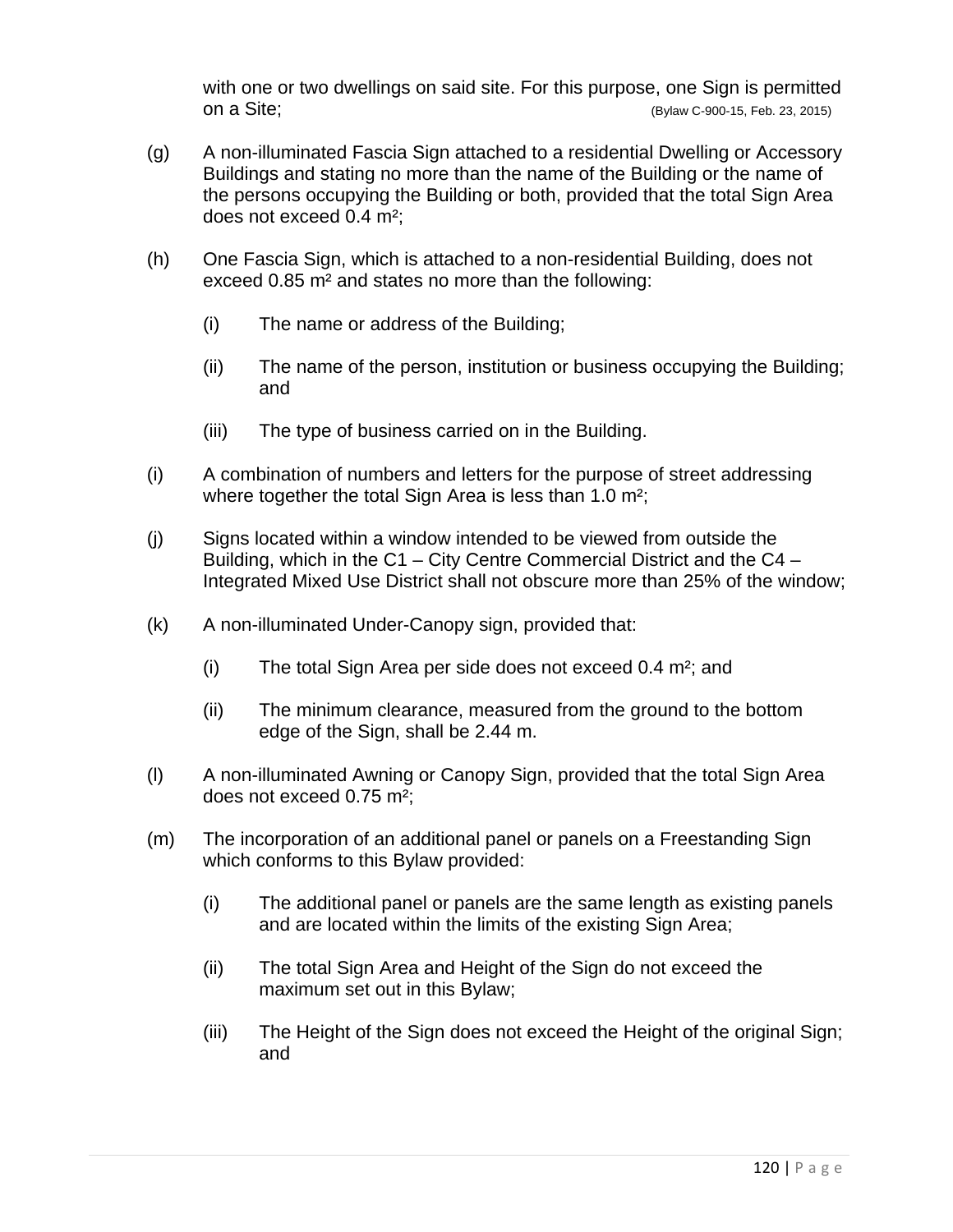- (iv) The addition of a Sign panel does not conflict with any of the conditions of the existing Development Permit for the Sign other than a condition that the Sign comply with the approved drawings.
- (n) Replacement of an existing Awning or Canopy Sign by another Awning or Canopy Sign at the same location provided:
	- (i) Both Sign and structure conform with this Bylaw;
	- (ii) The new Sign is installed within six months of the removal of the existing Sign;
	- (iii) The new Sign Area is either equal to or less than the existing Sign Area; and
	- (iv) The maximum projection of a new framework shall not exceed that of the existing Awning or Canopy Sign framework.
- (o) Real Estate signs, provided:
	- (i) The Sign conforms with this Bylaw; and
	- (ii) The maximum number of Signs is two per site, comprised of a Freestanding, a Fence, or a Fascia sign, or a combination of them, each of which shall not exceed 6.0 m² in area and 3.0 m in Height and is intended for:
		- a. Advertising the sale or lease of a non-residential or Multi-Unit residential Dwelling or property; or
		- b. Identifying construction of a new Building or demolition project for which a Development Permit has been issued; or
		- c. Advertising the sale of lots in a subdivision containing 2.0 ha or more; or
	- (iii) The maximum number of Signs is two per site, comprised of a Freestanding, an A-Board, or a Fence Sign, or a combination of them, each of which shall not exceed 0.4 m² in area and 1.0 m in height and is intended for:
		- a. Advertising the sale or lease of Single Detached Dwelling, Duplex, Semi-Detached Dwelling, or Row Housing;
		- b. Advertising the sale or lease of a Building or property; or
		- c. Identifying construction of a new Building or demolition project for which a Development Permit has been issued; or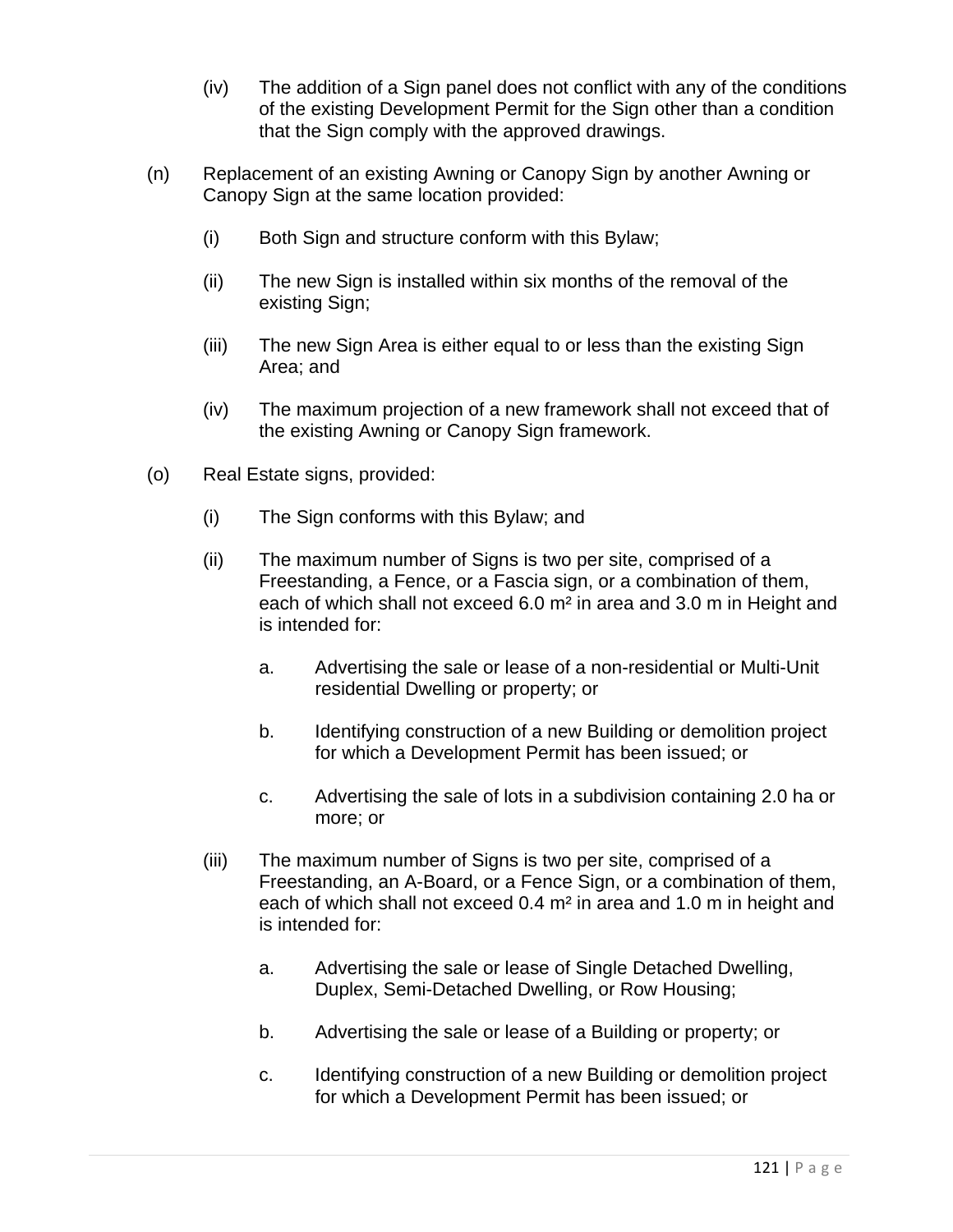- (iv) One Fascia, Freestanding, or A-Board Sign intended for advertising an open house with such Sign being placed on location for a maximum period of forty-eight hours.
- (4) Replacement of an existing Freestanding Sign by another Freestanding Sign on the same base, provided:
	- (a) Both Signs conform with this Bylaw;
	- (b) The new Sign is installed within six months of the removal of the existing Sign;
	- (c) The new Sign Area is either equal to or less than the existing Sign Area; and
	- (d) The existing Sign support or a similar replacement is used, and the new Sign is mounted at a height equal to or lower than the existing Sign Height.
- $(5)$  One A-Board Sign that does not exceed 0.4  $m<sup>2</sup>$  in area per side and is intended for advertising events occurring on that Site.

# **SECTION 97 DEVELOPMENT PERMIT REQUIREMENTS**

- (1) An application for a Development Permit for a Sign shall be made to the Development Officer by the owner of the Sign, as defined in Section 12 of this Bylaw, or its authorized agent on the appropriate form supplied by the City;
- (2) Notwithstanding Section 12 of this Bylaw, an application for a Development Permit for Signs shall be accompanied by the following:
	- (a) A completed Development Permit application form;
	- (b) Application fee as prescribed by the Schedule of Fees Bylaw;
	- (c) A letter of authorization from the Registered Owner of the property or the Registered Owner's authorized agent;
	- (d) A replica of the proposed Sign, drawn to scale showing:
		- (i) All dimensions of the Sign structure, including the Sign Height and projection of the Signs attached to Buildings;
		- (ii) The Sign Area and area of the Copy face(s);
		- (iii) The design of the Copy face;
		- (iv) The manner of all Sign illumination;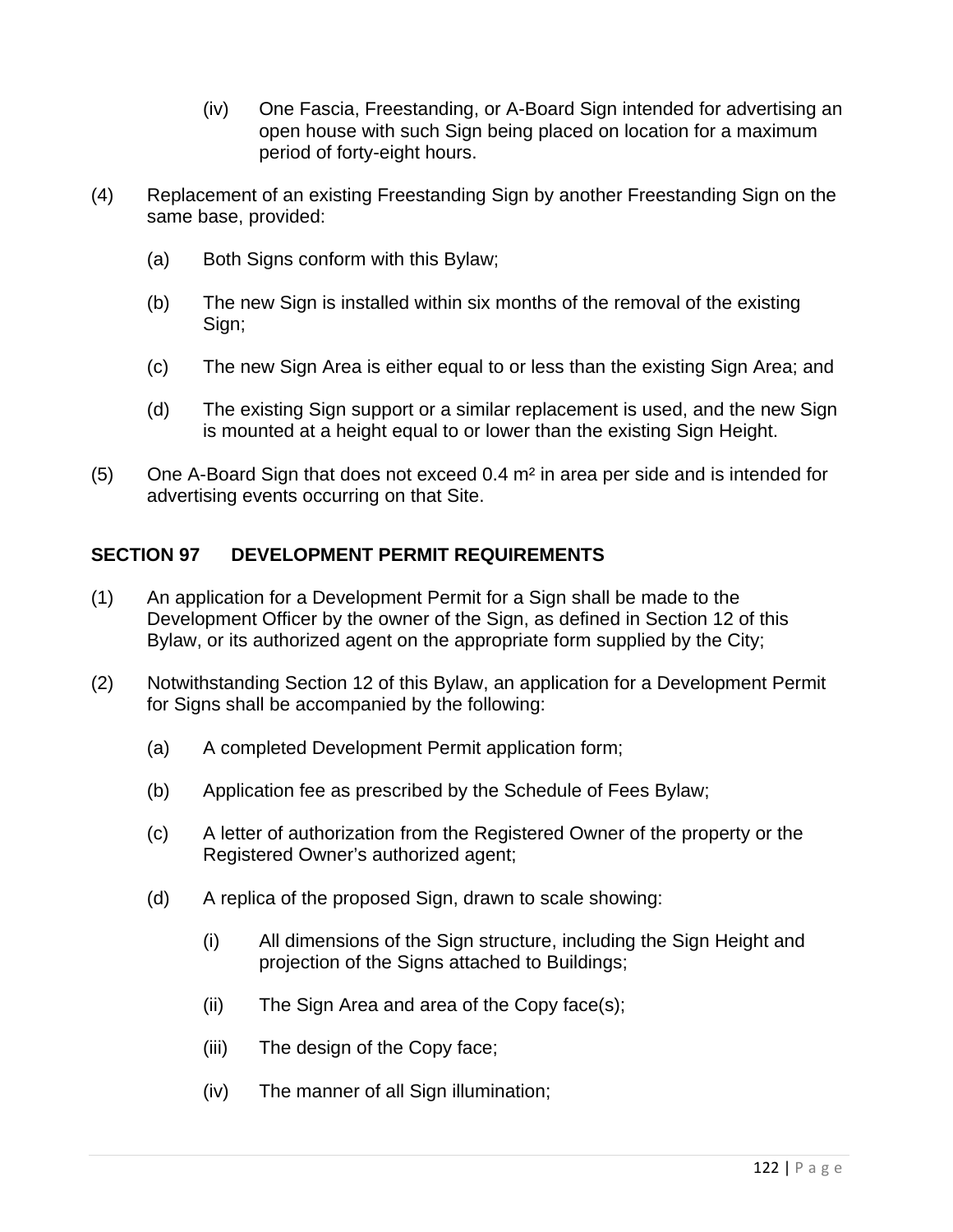- (v) The type of construction and finish to be utilized;
- (vi) The method of supporting or attaching the Sign and;
- (vii) In the case of a Freestanding Sign, a Site plan showing the Sign location in relationship to Site lines and utility and overland drainage rights-of-way, parking and Buildings and an elevation plan showing the Sign Height in relationship to the Height of the Principal Building;
- (viii) In the case of a Fascia Sign, the façade elevation with dimensions for the elevation on which the Sign will be placed.
- (e) Such additional information as the Development Officer deems necessary including, but not necessarily limited to the following:
	- (i) A copy of a current certificate of title, issued within fifteen business days prior to the application date, for the Site upon which the Sign is to be located,
	- (ii) A minimum of two photographs taken from different angles that adequately show:
		- a. The proposed location of the Sign;
		- b. Abutting Sites;
		- c. All Signs, including but not limited to, Signs on any Building, within 30.0 m of the location of the proposed Sign;
	- (iii) A Real Property Report to verify the location of an existing Building and improvements on the Site.
- (f) The Development Officer may require extra copies of the Sign replica or other supporting information;
- (3) An application for a Development Permit for a Sign shall not be considered complete and final and received for processing by the City until the Development Officer determines that all the requirements of this Section have been satisfied.

# **SECTION 98 GENERAL REGULATIONS FOR SIGNS**

- (1) Except as provided in Subsection (2), the maximum number of Temporary Signs and Permanent Signs per Site, excluding Signs listed in Section 96, shall be as follows:
	- (a) For Multi-Unit (residential) Dwellings, one Sign per Street access;
	- (b) For non-residential developments, one Permanent and one Temporary sign for every 90.0 m of frontage or fraction thereof.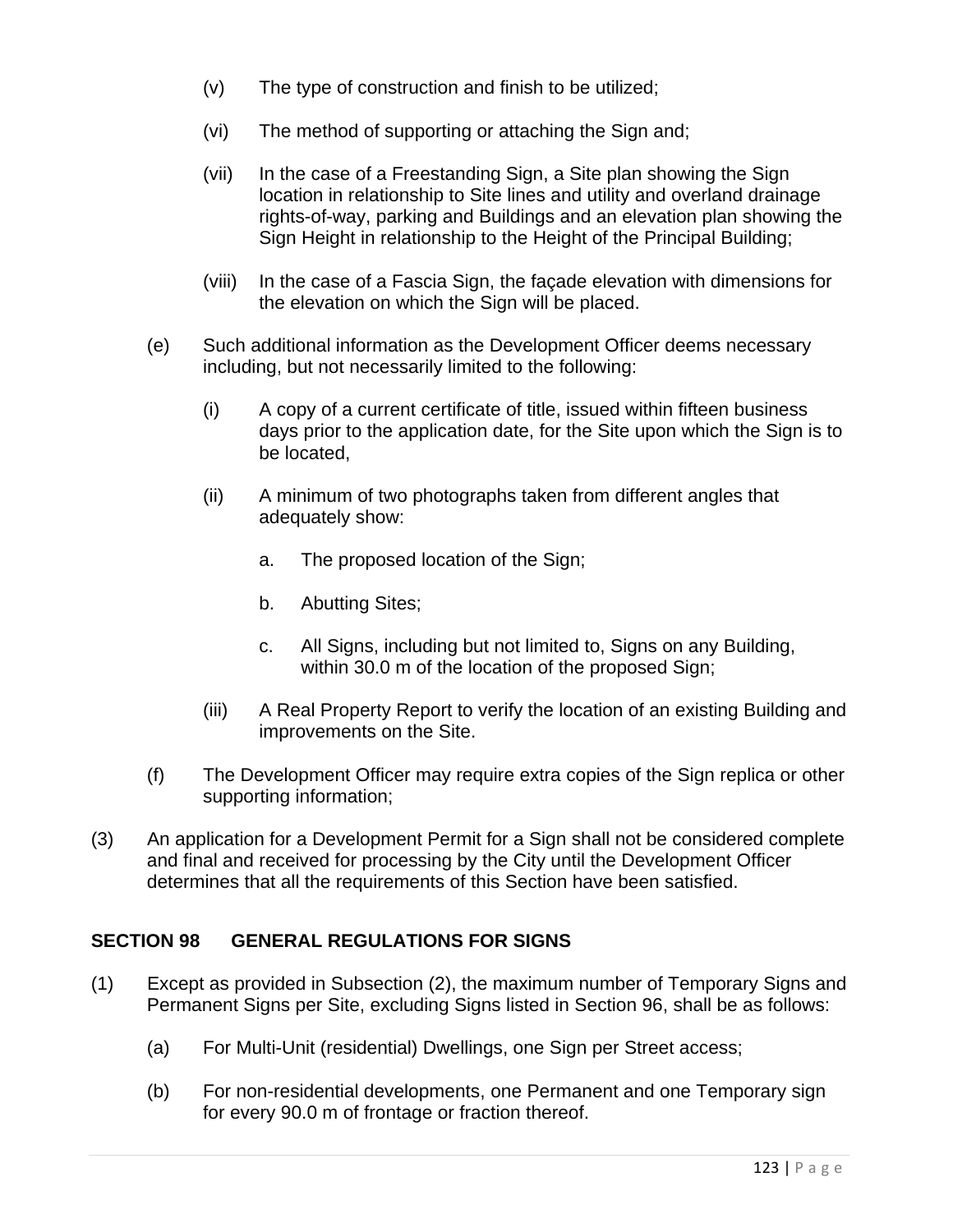- (2) The Development Officer will determine the maximum number of Fascia and Directional Signs that will be allowed for each Development, which are not included in the total number of Signs allowed in (1) above
- (3) Signage shall be integrated as part of the Building design and be complementary to the exterior finishes.
- (4) Signage shall be manufactured to the standards followed by a professional Sign painter, have a painted finish, be neat and clean, and be maintained as such.
- (5) A Sign shall not be erected, operated, used, or maintained if:
	- (a) Its position, shape, colour, format, or illumination may be confused with an official traffic Sign, signal or device or other official Sign; or
	- (b) It displays flashing lights.
- (6) Signs shall not be placed so as to reduce the number of Parking Stalls or Loading Spaces or to obstruct the use of the Parking Facilities or loading areas, required pursuant to an approved Development Permit.
- (7) Whenever a panel on a Multi-Tenant Sign is removed, the Sign owner shall replace it with a blank panel until such time as a new tenant requires it.
- (8) A person shall not:
	- (a) Attach or hang an Auxiliary Sign or other material to, on, above, or below a Sign unless otherwise provided for in this Bylaw;
	- (b) Attach to any Sign an extension or portable device other than Sign hangers shown on the plans for which the Development Permit is issued; or
	- (c) Make alterations to any Sign in any way, unless otherwise provided for in this Bylaw, without first obtaining the required Development Permits.
- (9) When a Sign no longer fulfills its function under the terms of the Development Permit, the Development Officer shall notify the Registered Owner of the property and may order the removal of the Sign, and the Owner of the Sign shall:
	- (a) Remove the Sign and all related structural components including removing or screening exposed base and foundations to the satisfaction of the Development Officer within the time specified on the removal notice;
	- (b) Restore the immediate area around the Sign, to the satisfaction of the Development Officer, including the ground or any Building to which the Sign was attached, as close as possible to its original form prior to the installation of the Sign; and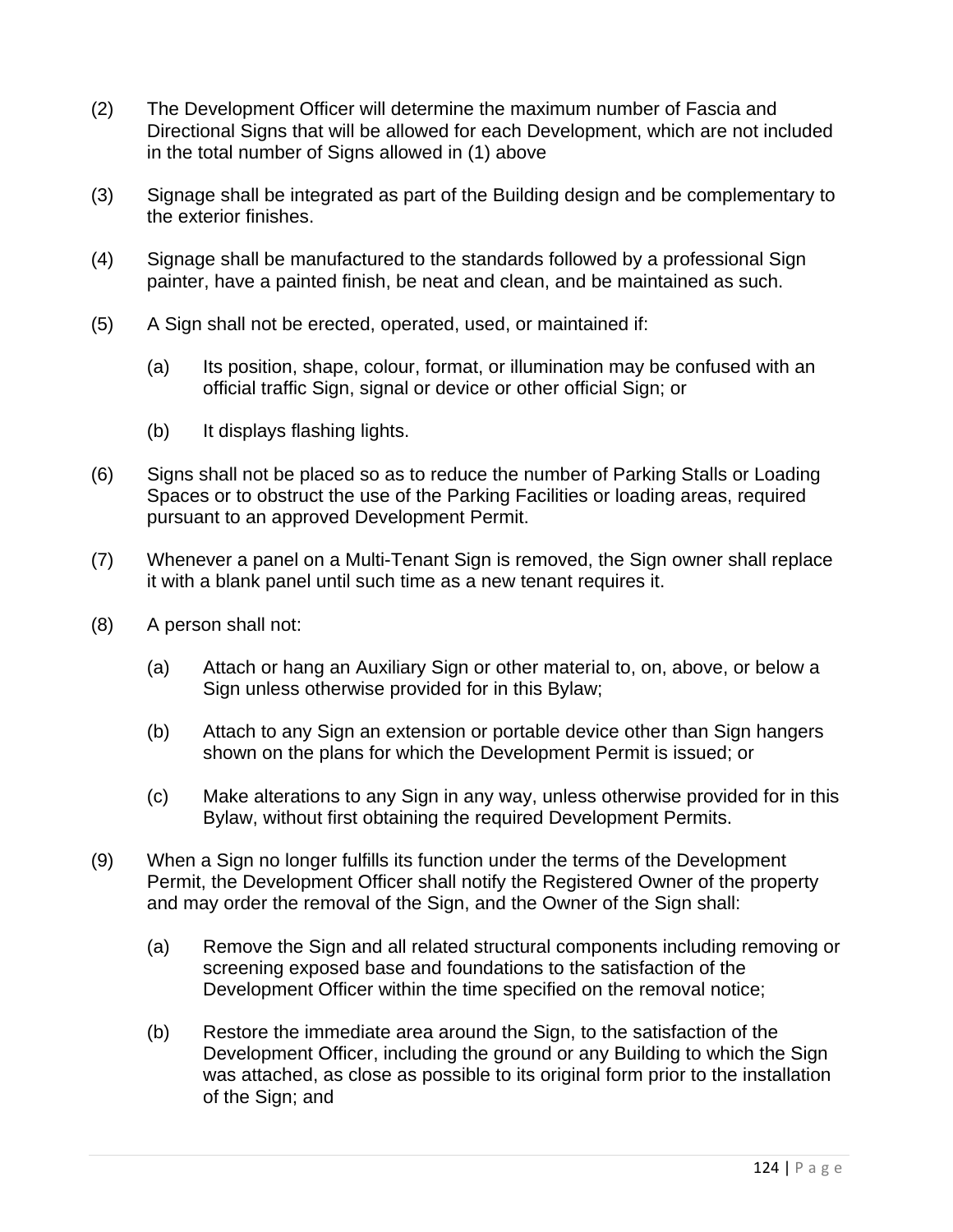- (c) Bear all costs related to such removal or restoration.
- (10) When a Sign is placed on a Site without an approved Development Permit, the Development Officer shall notify the Registered Owner and require a Development Permit be sought. Should the Registered Owner not comply within the time specified, the Development Officer may order the removal of such a Sign, and the owner of the Sign shall:
	- (a) Remove the Sign and all related structural components including removing or screening exposed base and foundations to the satisfaction of the Development Officer within the time specified period on the removal notice;
	- (b) Restore the immediate area around the Sign, to the satisfaction of the Development Officer, including the ground or any Building to which the Sign was attached, as close as possible to its original form prior to the installation of the Sign; and
	- (c) Bear all costs related to such removal or restoration.
	- (d) Failure to remove the Sign within the specified period of time is a breach of this Bylaw.
- (11) No one shall erect or permit to be erected or remain on City property, any Temporary Sign other than in accordance with this Bylaw.
- (12) Any Sign located on City property without City approval will be removed and disposed of by an Enforcement Officer or a City employee at the direction of an Enforcement Officer following notice to the Owner of the Sign.
- (13) Any Sign which obstructs the view of any portion of a traffic control device or traffic control signal, which resembles an official traffic control device, or which poses a potential hazard to traffic may be removed and disposed of by the Development Officer or an Enforcement Officer acting at the direction of the Development Officer following notice to the owner of the Sign.
- (14) If an Enforcement Officer considers a Sign to have become unsightly or to have caused any safety hazard on City property, or to be in contravention of this Bylaw, the Enforcement Officer may remove the Sign following notice to the Owner of the Sign. Further, the City may recover the costs of the removal and/or storage of any Sign and the clean-up of any affected municipal property. Any such Sign unclaimed within fourteen days of its removal may be disposed of at the discretion of the Enforcement Officer.
- (15) A Sign background shall not be fluorescent, day glow, luminous, or reflective.
- (16) A Sign may not project over public lands unless the Development Officer grants permission to the Owner to do so, in which event: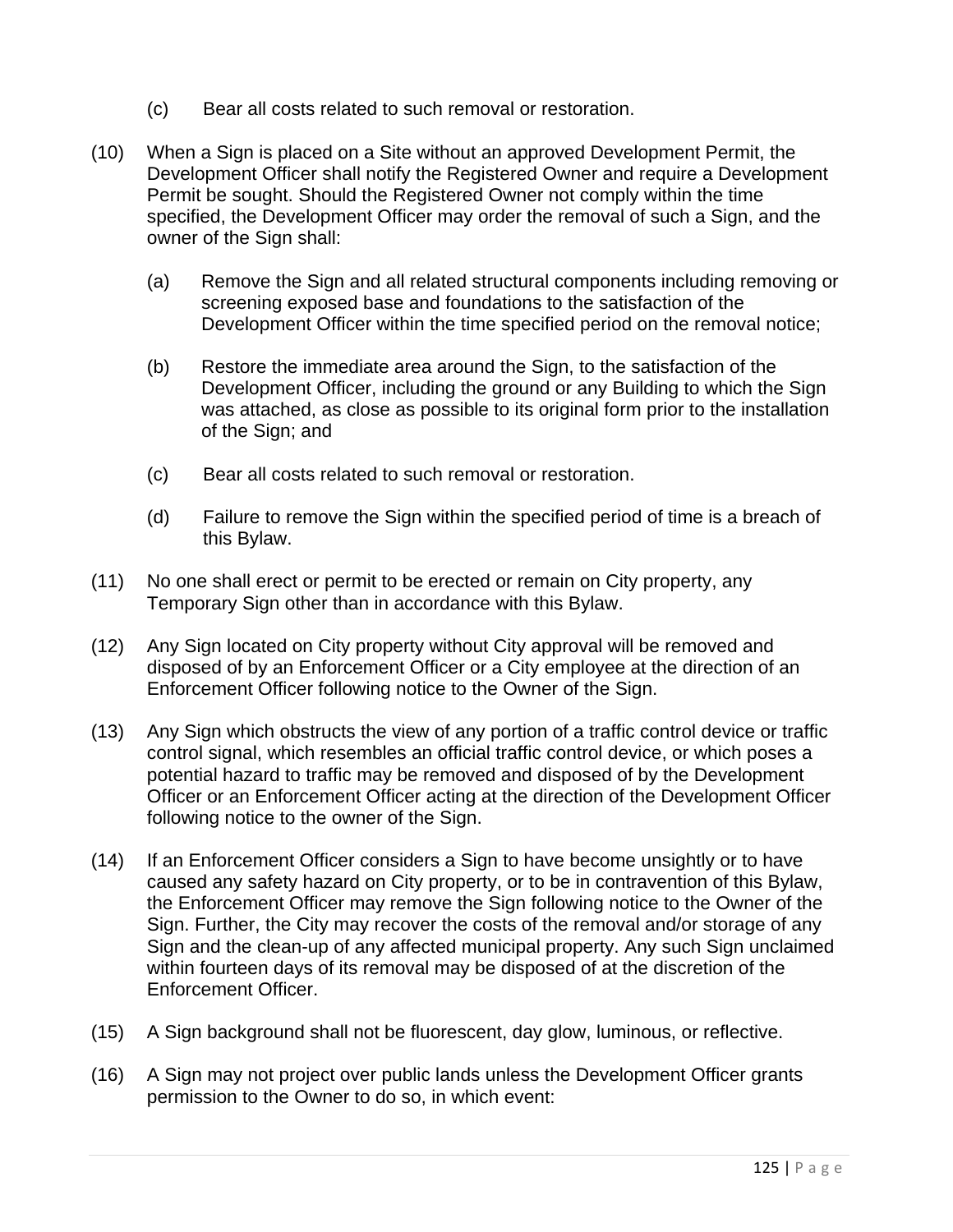- (a) The Owner shall enter into a License of Occupation with the City; and
- (b) File with the City, in a form satisfactory to the City's Solicitors, a public liability and property damage policy issued by an insurance company providing coverage for the City in an amount to be determined by the City which shall:
	- (i) Insure in respect of loss or damage to property or personal injury or death sustained by one or more persons;
	- (ii) Indemnify against liabilities, claims, actions, loss, damages, judgments, costs, and expenses which may accrue to or be suffered by the City or by any person by reason of the erection, installation, suspension, or alteration, and the maintenance and use of the Sign;
	- (iii) Be maintained in force by the owner of the Sign until the sign has been taken down and removed; and
	- (iv) Name the City as co-insured and contain a cross liability provision.
- (17) Signs shall be illuminated only by steady, stationary, shielded and shaded light sources directed solely at the Sign, or internal to it so that the light intensity or brightness does not create either a nuisance to adjacent property or a traffic hazard for motorists or pedestrians.
- (18) No exposed reflective-type bulb and no strobe light or incandescent lamp shall be used on the exterior surface of any Sign.
- (19) Whenever external illumination is used for a Sign, the source of light shall be located, shielded, and directed in such a manner that the light source is not visible from a Street or Residential District.
- (20) The light source of an internally illuminated Sign shall not be visible from any Street or from adjacent Sites.
- (21) Signs on City owned property, excluding road right-of-way, shall be permitted when the sign copy is used to advertise community events or non-profit groups.
- (22) On Sites where the M1 General Industrial District, C2 Vehicle Oriented Commercial District or C3 – Neighbourhood Retail and Service District are applied, and where a Development comprises of more than one Site, any Multi-tenant Signs may provide Off-site advertising for businesses that are located within the Development. This shall also apply to any P1-Parks and Recreation District Sites where the land use is a golf course and the sign is located along an arterial roadway.

 (Bylaw C-865-13, Feb. 10, 2014) (Bylaw C-1057-18, March 18, 2019)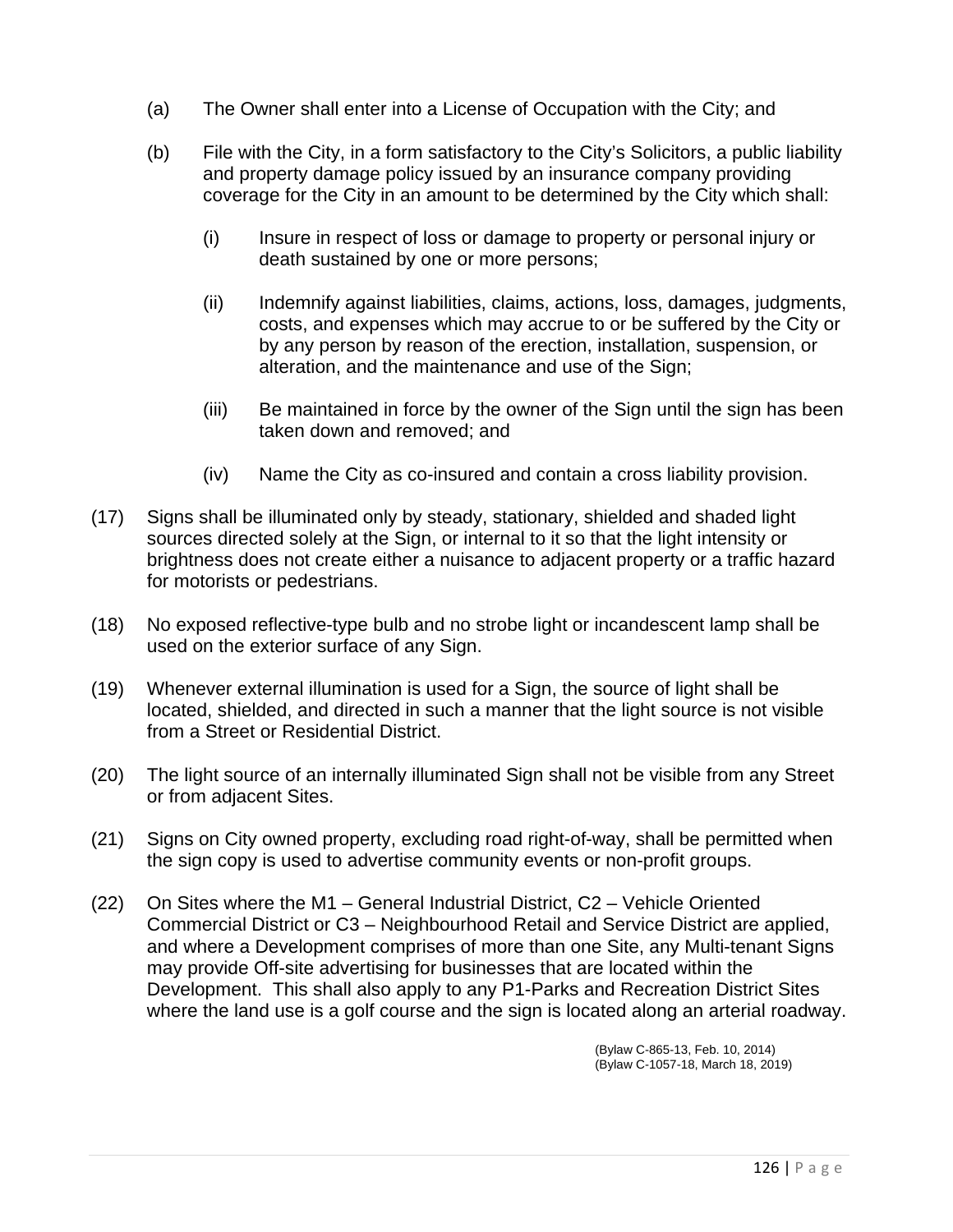## **SECTION 99 A-BOARD SIGNS (EXCLUDING REAL ESTATE SIGNS)**

- (1) May be allowed in non-residential Districts, not including the UR Urban Reserve District.
- (2) Shall not exceed a dimension of 1.0 m² per side.
- (3) Shall be located wholly within private property and not on City lands.
- (4) Shall be allowed one per business on a Site.
- (5) Shall not be erected for a period exceeding the operating hours of the business.
- (6) Shall not be located in landscaped areas.
- (7) Shall not impede pedestrian or vehicle circulation.

### **SECTION 100 BALLOON SIGNS**

- (1) One Balloon Sign is allowed per business for a maximum of seven days within a six month period in the M1 – General Industrial District and the C2 – Vehicle Oriented Commercial District.
- (2) There shall be a minimum distance of 150.0 m between Balloon Signs.
- (3) Balloon Signs shall not be Illuminated.
- (4) If mounted on the ground surface of a Site, a Balloon Sign:
	- (a) Shall not exceed 8.0 m in Height;
	- (b) Must be located at least 1.5 m from all property lines (with the exception of a Corner Lot where the Sign must be set back a minimum of 6.0 m from all property lines); and
	- (c) Must not interfere with access to or from the Site.
- (5) If mounted on the roof of a Building:
	- (a) The vertical height of the Balloon Sign plus the Height of the Building shall not exceed the maximum Height allowances in the District applied to the Site; and
	- (b) Shall be located no closer than 30.0 m from the boundary of any residential District.
- (6) The method of securing the Balloon Sign is by a series of tethers anchored or affixed to the ground or the roof of a Building.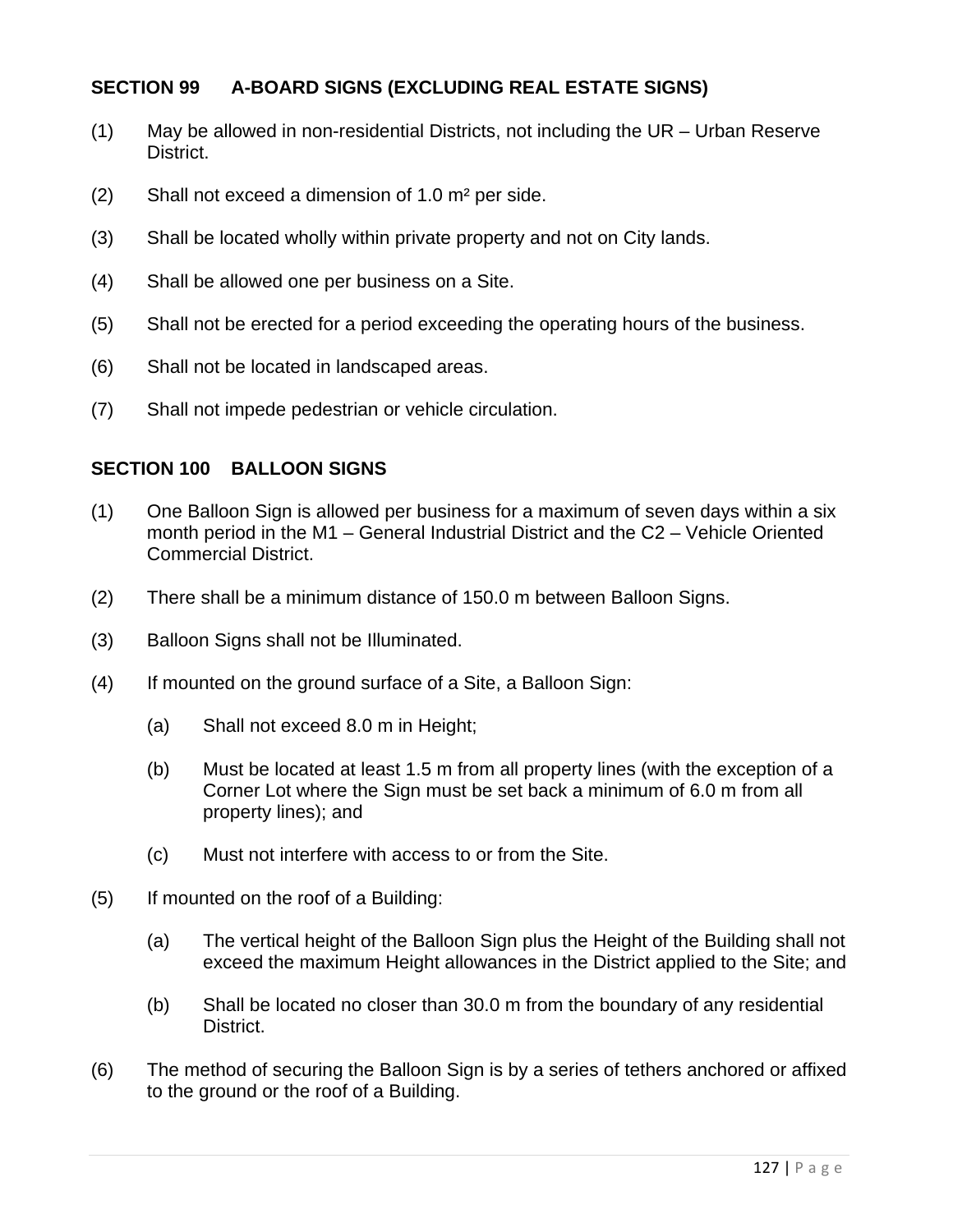## **SECTION 101 BANNERS AND NON-GOVERNMENT-ISSUED FLAGS**

- (1) May be allowed in non-residential Districts, not including the UR Urban Reserve District.
- (2) Banners and non-government-issued flags shall comply with the provisions of this Bylaw related to Temporary Signs.
- (3) A Banner shall advertise a specific event, and shall be displayed for a period not exceeding thirty consecutive days and, upon expiry of that period, shall be removed.
- (4) A business may display one Banner in a twelve month period.

## **SECTION 102 BILLBOARD SIGNS**

- (1) One billboard sign is allowed per quarter section along Highways 16 and 16A within land in the UR – Urban Reserve District only.  $(B$ <sub>V</sub>law C-839-13, Feb. 25, 2013)
- (2) The minimum distance that a Billboard Sign shall be from a Site to which a residential district is applied, is 250.0 m.
- (3) The maximum copy and sign area of a Billboard Sign shall be  $18.5 \text{ m}^2$ .
- (4) No part of the Billboard Sign that is highway oriented and within 200.0 m of the edge of the pavement shall be more than 7.5 m above the highway, or 15.0 m above the Grade of the Site of the Sign, whichever is the lowest.

## **SECTION 103 CHANGEABLE MESSAGE SIGNS**

(1) Changeable Message Signs may be allowed, and this method of communicating a message may be used on A-Board Signs, Billboard Signs, Freestanding Signs, Fascia Signs, Portable Signs, and Projecting Signs.

## **SECTION 104 DEVELOPMENT MARKETING SIGNS**

- (1) Development Marketing Sign is a Temporary Freestanding Sign and shall comply with the following:
	- (a) Allowed in the UR Urban Reserve District only.
	- (b) Shall not exceed  $4.7 \text{ m}^2$  in Sign Area.
	- (c) Shall have a maximum Height of 3.0 m.
	- (d) The Sign is to be located in the same neighbourhood as the subdivision described on the Copy.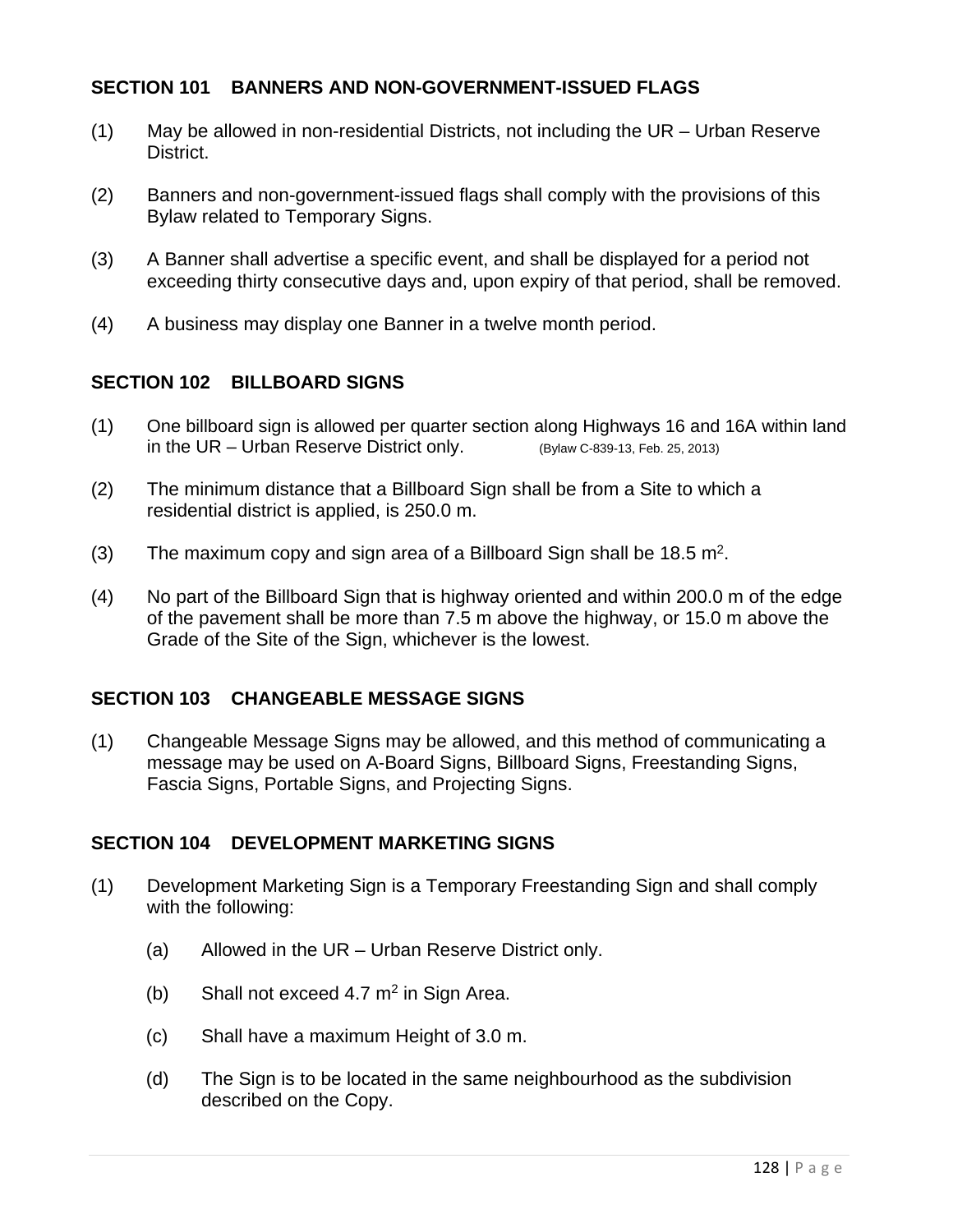- (e) Limited to two Signs per quarter section.
- (f) Development Permit is valid for one year.

## **SECTION 105 DIGITAL COPY**

- (1) Freestanding Signs, Multi-Tenant Signs and Billboards may incorporate Digital Copy into any or all of the allowable Copy area as prescribed by this Bylaw.
- (2) Any Sign containing Digital Copy:
	- (a) Shall be designed and placed such that they do not face or project into any residential area;
	- (b) Shall be equipped with automatic light level control devices and ambient light monitors to ensure that evening brightness levels do not exceed 0.3 foot candles above ambient light conditions and that evening brightness levels do not exceed 400 nits;
	- (c) Shall display only static images of no less than six seconds duration each; and
	- (d) Shall present no flashing or transitional effects between the display of static images.

# **SECTION 106 FASCIA SIGNS**

- (1) Fascia Signs are allowed in non-residential Districts only, not including the UR Urban Reserve District.
- (2) The maximum coverage area of a Fascia Sign shall be:
	- (a) Twenty percent of the Building face that includes the main entrance to the Building; and
	- (b) Five percent for all other Building faces.
- (3) The building face is defined by the lower and upper limits of the Building wall.
- (4) A Fascia Sign shall not extend above the eave line of any Building elevation.
- (5) A Fascia Sign exceeding a Height of 1.5 m and with a Sign Area greater than 10.0 m<sup>2</sup> shall be limited to individual letters or shapes. The letters or shapes shall be either fixed directly to the Building without a sign-backing panel or mounted by an architecturally compatible method, to the satisfaction of a Development Officer.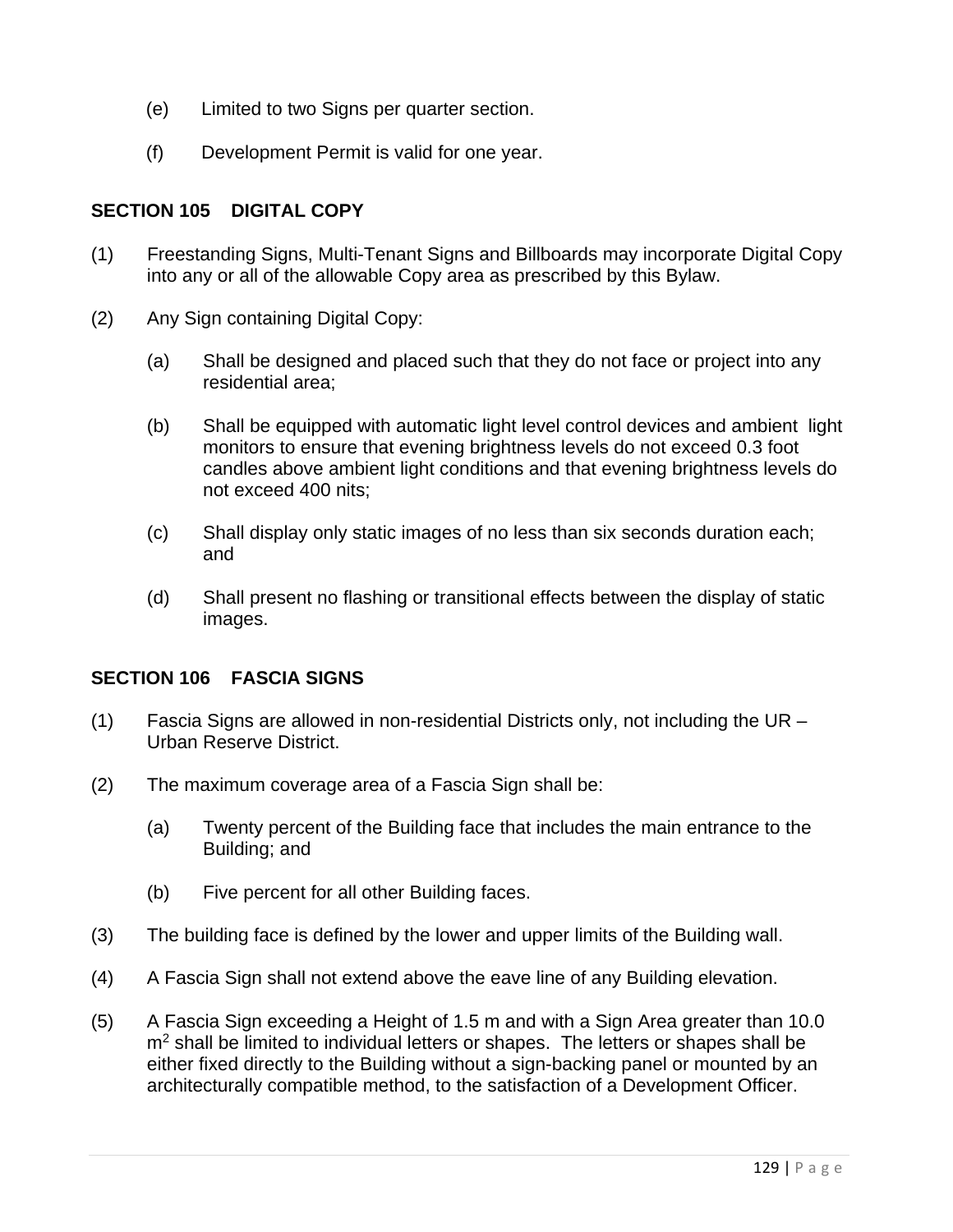## **SECTION 107 FENCE SIGNS**

- (1) Fence Signs shall include only temporary Real Estate Signs and Signs identifying Multi-Unit Residential Dwellings.
- (2) Notwithstanding Section 107(1) Fence Signs are permitted on Sites in the M1 General Industrial District as a Permanent Sign.
- (3) Each Sign shall be securely attached to the Fence.
- (4) The maximum Sign Area shall be 1.1 m².
- (5) Where the Sign is attached to the body of the Fence, the top edge of the Sign shall coincide with or be below the top edge of the Fence.
- (6) Where the Sign is attached to an entry feature of the Fence, such as an archway:
	- (a) The top edge of the Sign shall coincide with or be below the top edge of the entry feature; and
	- (b) The Sign shall have a minimum clearance of 2.44 m, measured from the ground to the bottom edge of the Sign.

### **SECTION 108 FREESTANDING SIGNS**

- (1) Except as otherwise provided, Freestanding Signs are permitted in Commercial, Industrial Districts, and the R2 – Mixed Medium to High Density Residential District, RMHC – Residential Manufactured Home Court District, PS – Public Service Institutional District and P1 – Parks and Recreation District.
- (2) Freestanding Signs are permitted in the C1 City Centre District, and the C4 Integrated Mixed Use District where a Fascia Sign is not possible.
- (3) In Commercial and Industrial Districts and the PS Public Service Institutional District, the total Copy area of a Freestanding Sign shall not exceed  $0.3$  m<sup>2</sup> in area for each metre of Street Frontage of the Site, to a maximum of 17.0  $m<sup>2</sup>$ . The Copy area of a Freestanding Sign face may be increased by a variance of no more than ten percent of the maximum allowable area for the Site only for the purposes of providing an area for changeable Copy or Digital Copy. In all other districts cited above, the maximum sign area is  $3 \text{ m}^2$ . (Bylaw C-900-15, Feb. 23, 2015)
- (4) The minimum setback to any portion of a Freestanding Sign shall be 0.75 m from the property line.
- (5) The maximum Sign Height of Freestanding Signs shall be:
	- (a) 9.1 m in the C2 Vehicle Oriented Commercial District, and M1 General Industrial District;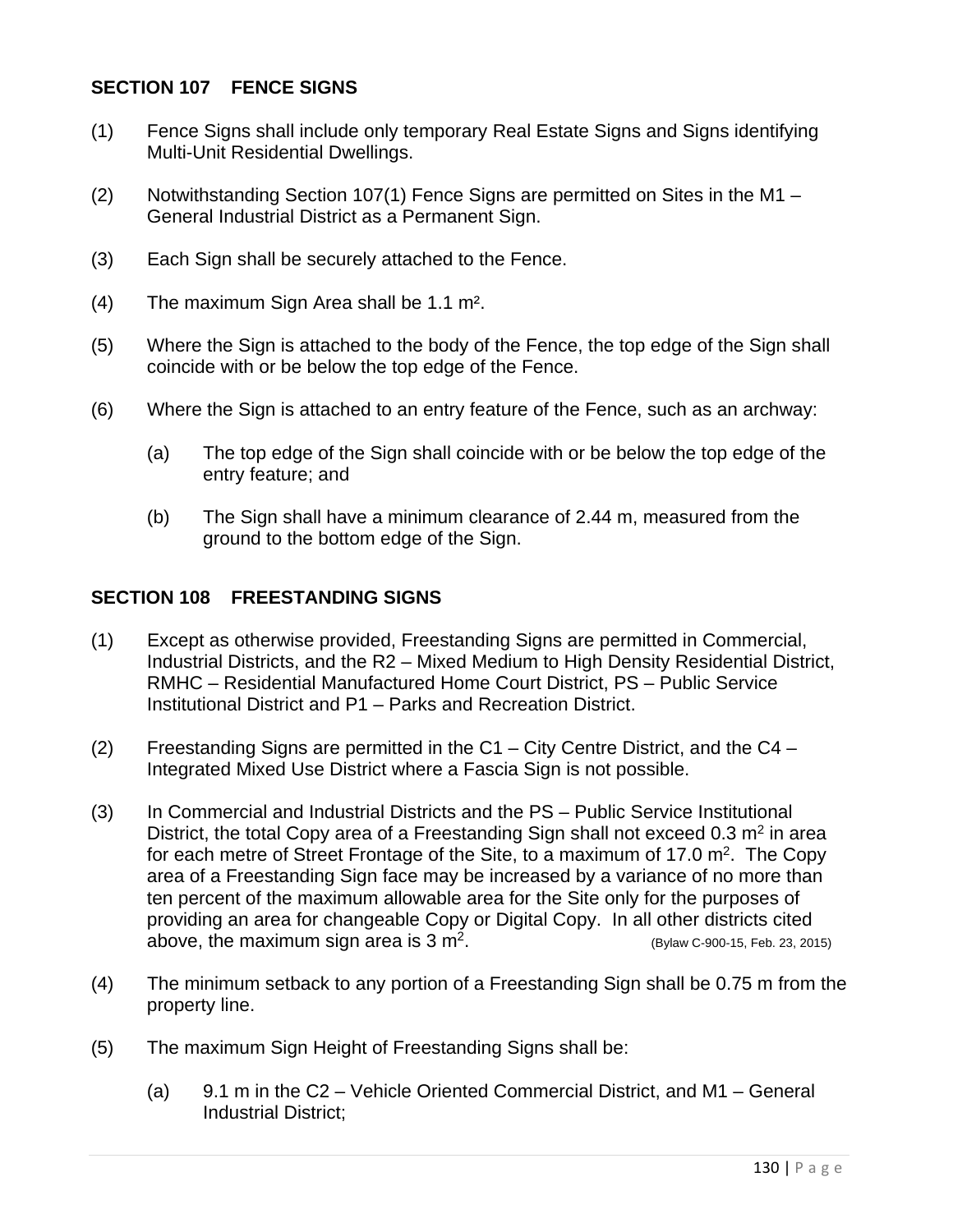- (b) 4.5 m in the C3 Neighbourhood Retail and Service District; and
- (c) 2.5 m in the R2 Mixed Medium to High Density Residential District, RMHC Residential Manufactured Home Court District, PS – Public Service Institutional District, P1 – Parks and Recreation District and C1 – City Centre Commercial District.

(Bylaw C-1104-19, May 29, 2020)

(6) Freestanding Signs shall have a low profile landscaped area of 1.0 m around the base of the Sign. The Landscaping shall not interfere with the visibility of the Sign Copy or traffic.

(Bylaw C-942-15, Jan. 29, 2016)

### **SECTION 109 HANGING SIGNS**

- (1) Hanging Signs are allowed in commercial Districts only.
- (2) Each Hanging Sign shall be spaced a minimum of 2.0 m from any other Hanging Sign.
- (3) The minimum clearance, measured from the ground to the bottom edge of the Hanging Sign, shall be 2.44 m.
- (4) The maximum vertical dimension of the Sign shall be 0.3 m.
- (5) The maximum Sign Area per side shall be 1.5 m².

## **SECTION 110 NEIGHBOURHOOD IDENTIFICATION SIGNS**

- (1) Neighbourhood Identification Signs are allowed in residential Districts only, not including the UR – Urban Reserve District.
- (2) Unless provision for a Neighbourhood Identification Sign is included in a Development Agreement for the applicable subdivision approval, Neighbourhood Identification Signs shall:
	- (a) Have a maximum Sign Area of 9.3 m²;
	- (b) Have a maximum Sign Height of 4.6 m;
	- (c) Contain only the name of the community, neighbourhood or subdivision area and can contain symbols or logos related to the name;
	- (d) Be of low profile;
	- (e) Blend in with the architecture or theme of the surrounding area;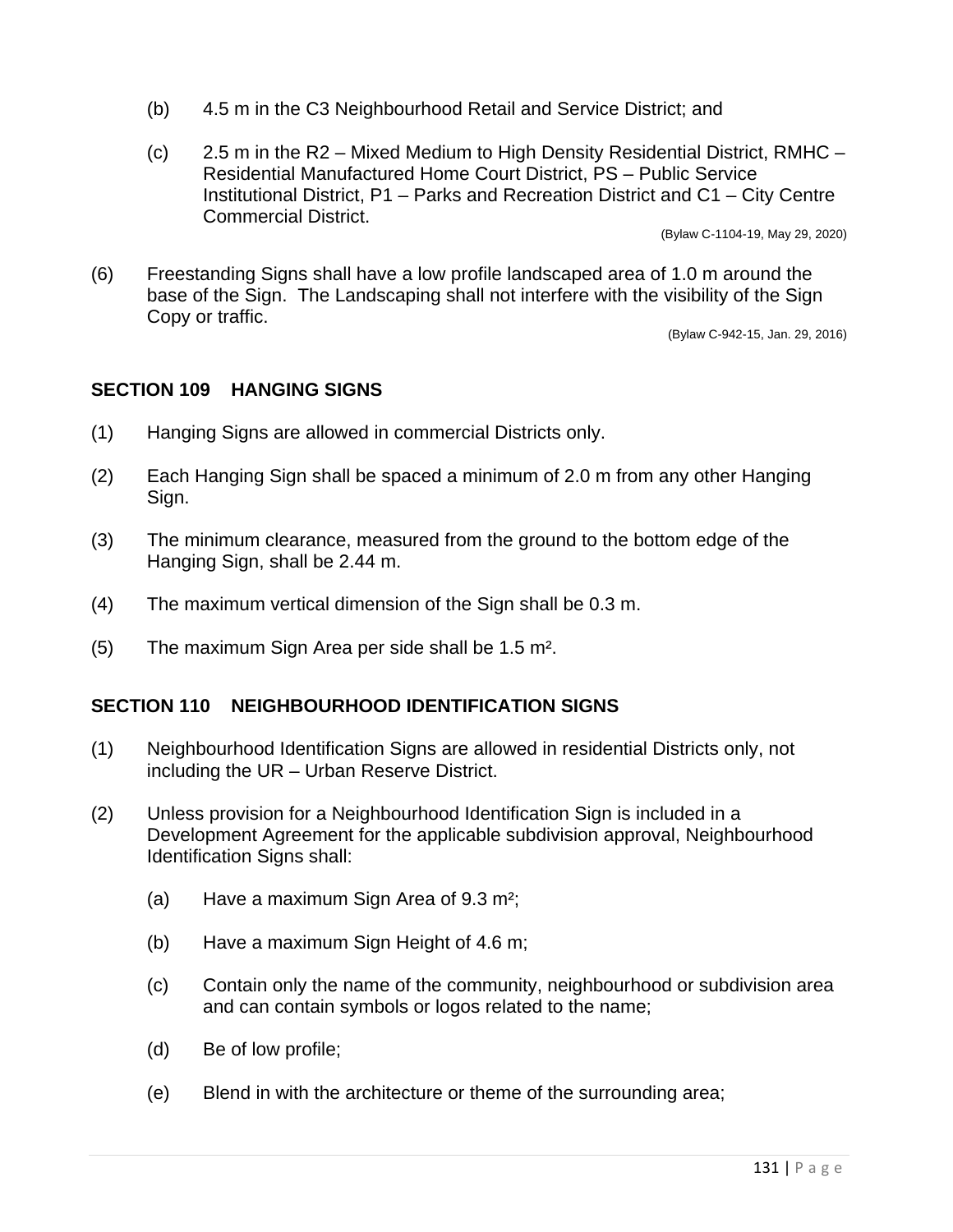- (f) Shall be limited to a maximum of one per Street entrance into the community area; and
- (g) Shall not contain the logo, symbol or name of any developer(s) or builder(s).

## **SECTION 111 PORTABLE SIGNS**

- (1) Portable Signs are allowed in all Industrial, and Commercial Districts, and the P1 Parks and Recreation District and the PS – Public Service Institutional District.
- (2) The Development Officer may approve a Development Permit for a Portable Sign for one period not exceeding 365 days.
- (3) Notwithstanding (2) above, on Sites with more than 90.0 m of Frontage, a Portable Sign may be approved for location upon a different section of the Frontage subject to the limitations of Section 98, General Regulations for Signs.
- (4) The maximum Sign Area on one side of a Portable Sign shall be 5.0 m².

## **SECTION 112 PROJECTING SIGNS**

- (1) Projecting Signs are allowed in non-residential Districts, not including the UR Urban Reserve District.
- (2) Each Projecting Signs shall be spaced a minimum of 2.0 m from any other Projecting Sign.
- (3) The maximum Sign Area per side of a Projecting Sign shall be 2.23 m².
- (4) The top of the Sign shall not project above the eave line or the roofline, the top of the second Storey window head, or 6.0 m above Grade, whichever is the least.
- (5) The edge of the Sign nearest the Building shall not be located more than 300.0 mm from the Building face.
- (6) Visible means of support for Projecting Signs shall be architecturally integrated with the Building upon which they are located to the satisfaction of the Development Officer.
- (7) A Projecting Sign shall not project more than 2.0 m from the Building face.

## **SECTION 113 PROHIBITED SIGNS**

Unless otherwise provided for under this Bylaw, the following Sign types are prohibited within the City.